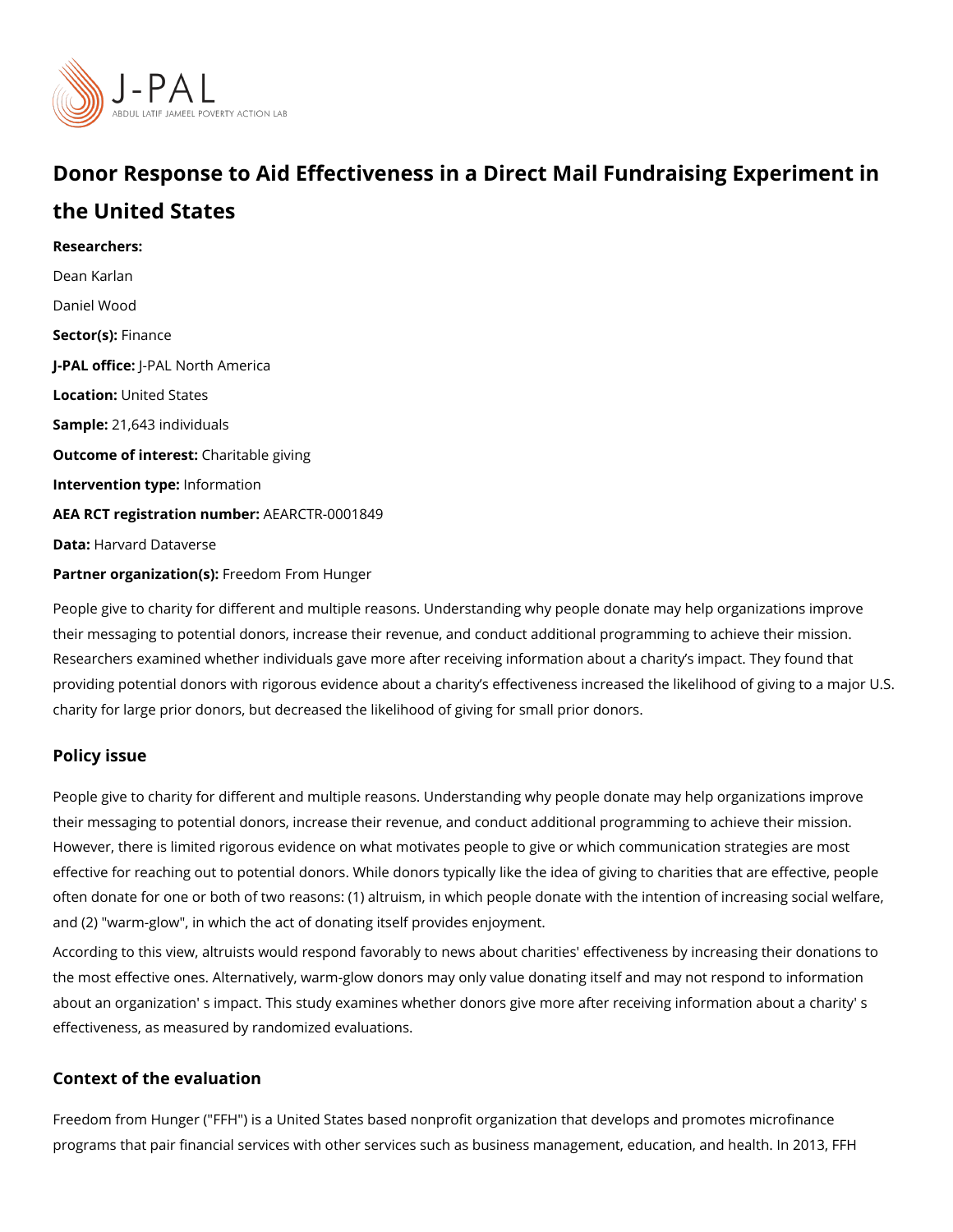received US\$5.77 million in operating revenue and support, of which US\$3.70 million came from individual donations.

From 2002-2005, researchers conducted a randomized evaluation of a FFH program in Peru and concluded that it helped women improve business practices and generate more consistent revenue. Women who were offered a joint credit and education program had 16 percent higher profits in their businesses than those who were not, and they increased profits in months with low sales by 27 percent.



There is limited rigorous evidence on what motivates people to give, but prior research suggests that emotional impulses for giving shut down in the presence of analytical information. Photo: Shutterstock.com

## **Details of the intervention**

Researchers collaborated with Freedom from Hunger to examine whether providing individuals with information about the success of FFH' s programs as measured by a randomized evaluation motivated prior donors to donate more or more often. Researchers designed the evaluation to measure whether donors give for altruistic reasons (deliberate, effortful, and focused on impact) or for "warm-glow" (intuitive, effortless, and reactive).

The experiment was conducted in two rounds as part of FFH' s regularly scheduled direct-mail fundraising campaigns. All participants were recent donors who had given at least once in the previous three calendar years. In the first wave, (June 2007), all individuals were sent a renewal letter that provided an update on one of FFH' s programs and requested donations. Subjects were randomly assigned to receive one of three letter types: